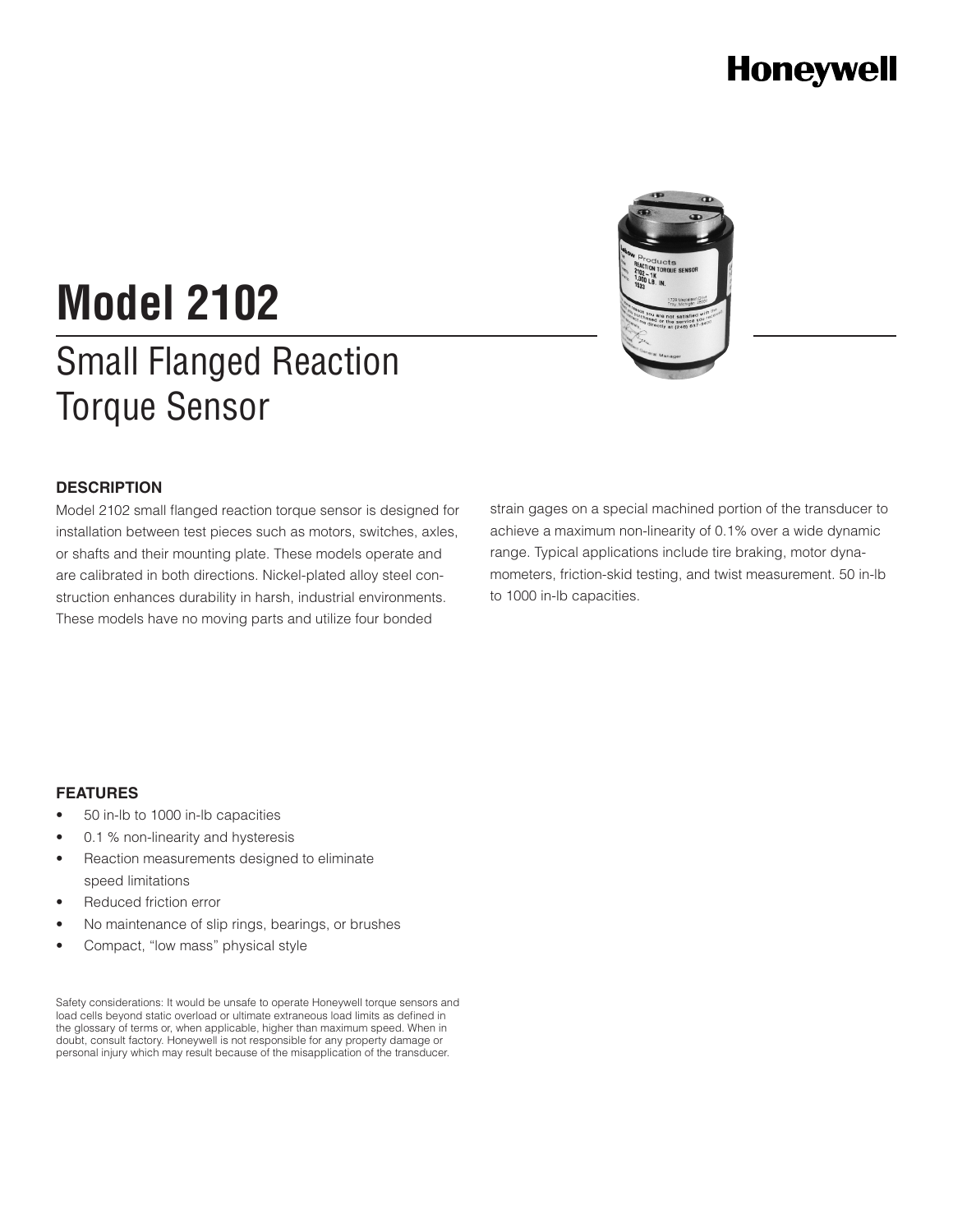# **Model 2102**

### **PERFORMANCE SPECIFICATIONS**

| <b>Characteristic</b>   | <b>Measure</b>                |  |  |  |
|-------------------------|-------------------------------|--|--|--|
| Torque range            | 50, 100, 200, 500, 1000 lb-in |  |  |  |
| Non-linearity           | $\pm 0.1$ % of rated output   |  |  |  |
| <b>Hysteresis</b>       | $\pm 0.1$ % of rated output   |  |  |  |
| Repeatability           | $\pm 0.05$ % of rated output  |  |  |  |
| Output @ rated capacity | 2.5 mV/V (nominal)            |  |  |  |

### **ENVIRONMENTAL SPECIFICATIONS**

| <b>Characteristic</b>      | <b>Measure</b>                     |  |  |  |
|----------------------------|------------------------------------|--|--|--|
| Temperature, operating     | -54 °C to 93 °C [-65 °F to 200 °F] |  |  |  |
| Temperature, compensated   | 21 °C to 77 °C [70 °F to 170 °F]   |  |  |  |
| Temperature effect, zero   | ±0.002 %/of rated output °F        |  |  |  |
| Temperature effect, output | $\pm 0.002$ %/of reading °F        |  |  |  |

### **ELECTRICAL SPECIFICATIONS**

| <b>Characteristic</b> | <b>Measure</b>              |  |  |  |
|-----------------------|-----------------------------|--|--|--|
| Excitation (maximum)  | 20 Vdc or Vac RMS           |  |  |  |
| Insulation resistance | > 5000 mOhm @ 50 Vdc        |  |  |  |
| Bridge resistance     | 350 ohm (nominal)           |  |  |  |
| Number of bridges     |                             |  |  |  |
| Zero balance          | $\pm$ 1.0 % of rated output |  |  |  |

### **TYPICAL SYSTEM DIAGRAM**



### **Load carrying capacity**



**W -** weight W x S - overhung moment **S -** distance to W

**D** not exceed moment **(W x S)** or shear **(W)**, whichever value is attained first  $P = thrust$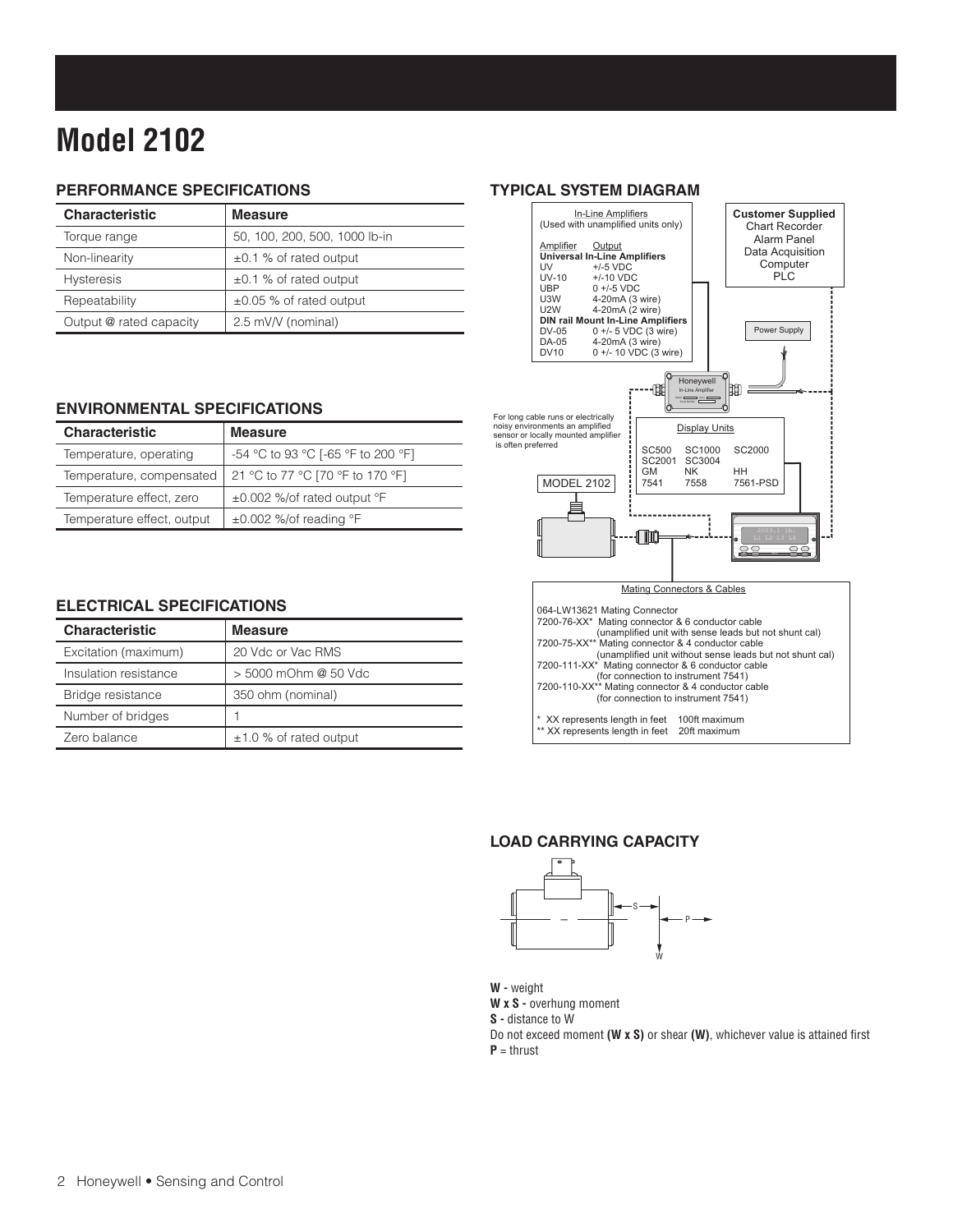# **Honeywell**

# Small Flanged Reaction Torque Sensor

### **MECHANICAL SPECIFICATIONS**

| <b>Model</b> | Capacity<br>$Nm$ [lb-in] | <b>Overload Nm</b><br>$[lb-in]$ | <b>Torsional stiff-</b><br>ness Nm/rad<br><b>Ilb-in/rad1</b> | Max. overhung<br>moment WxS<br>$Nm$ [lb-in] | Max. shear W<br>N [lb] | Max. thrust P<br>N [lb] |
|--------------|--------------------------|---------------------------------|--------------------------------------------------------------|---------------------------------------------|------------------------|-------------------------|
| 2102-50      | 5[50]                    | $7.5$ [75]                      | 266 [2350]                                                   | 5.50 [50]                                   | 57.82 [13]             | 886 [200]               |
| 2102-100     | 10 [100]                 | 20 [150]                        | 760 [6725]                                                   | 11 [100]                                    | 88.96 [20]             | 1236 [280]              |
| 2102-200     | 20 [200]                 | 30 [300]                        | 2124 [18800]                                                 | 22 [200]                                    | 115.65 [26]            | 1760 [400]              |
| 2102-500     | 55 [500]                 | 85 [750]                        | 8315 [73600]                                                 | 27.50 [250]                                 | 2224 [500]             | 2200 [500]              |
| 2102-1K      | 115 [1000]               | 170 [1500]                      | 14348 [127000]                                               | 56 [500]                                    | 3558 [800]             | 2900 [660]              |

Torsional stiffness given for sensor less shaft extension(s).

### **MOUNTING DIMENSIONS**

| -<br>$cm$ [in] | $cm$ [in]   | $cm$ [in]              | cm [in]       | cm [in]       | cm [in]       | $cm$ [in]       | cm [in]                      | м<br>cm [in]   | -<br>cm [in]  |
|----------------|-------------|------------------------|---------------|---------------|---------------|-----------------|------------------------------|----------------|---------------|
| 7,62 [3]       | 6,03 [2.38] | $5,08$ [2]<br>$\sim$ 1 | 4,130 [1.626] | $0,36$ [0.14] | 0,640 [0.252] | $0,79$ $[0.31]$ | $45^{\circ}$<br>$[45^\circ]$ | [1.25]<br>3.18 | $3,18$ [1.25] |





For reference only